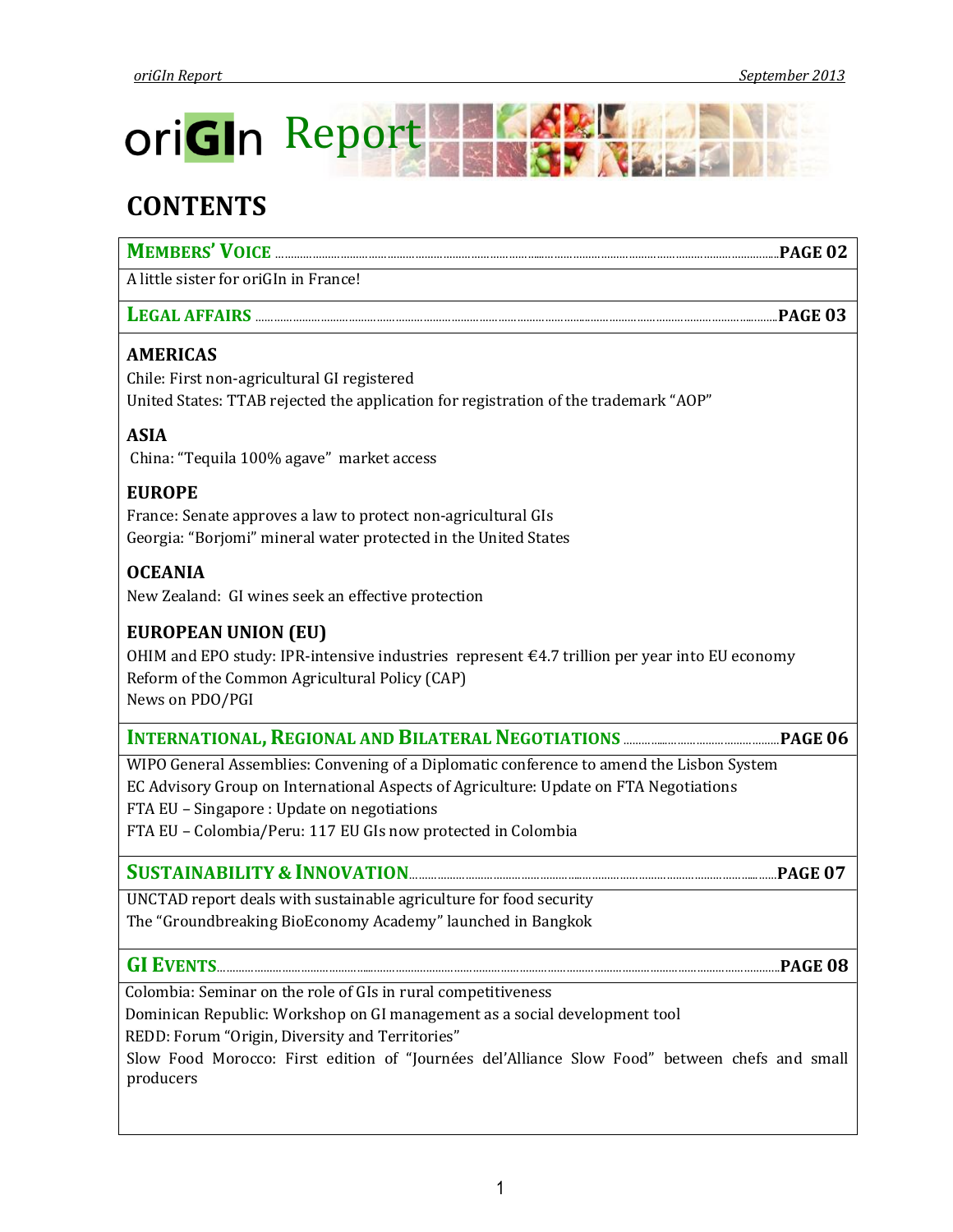# **MEMBERS' VOICE A little sister for oriGIn in France!**

*by Claude Vermot-Desroches, Comité Interprofessionnel du Gruyère de Comte (CIGC)/CNAOL and President of oriGIn France*



We are pleased to announce that a French section of oriGIn has been officially launched on 17 September 2013. The 3 founding members, *Conseil National des Appellations d'Origine Laitières (CNAOL)*, the *Syndicat du Pruneau d'Agen* and the *ODG Foie gras du Sud-Ouest*, gathered at the French Ministry of Agriculture, for the Constitutive General Assembly, at the presence of Massimo Vittori, Managing Director of oriGIn, Marcel Saint Criq, representative of the *Institut national de l'origine et de la qualité (INAO)* and Bruno Ferreira, representative of the French Minister of Agriculture. The oriGIn Executive Committee as well several other

members of the Organization participated in the event.

At the meeting, Dominique Chambon, President of CNAOL and Vice President of oriGIn, highlighted the progress made at the international level thanks to the French founding members of oriGIn (Comté, CNAOL together with the *Centre National Interprofessionnel de l'Economie Laitière, CNIEL*) as well as the pioneering role played by them in creating a wide network to defend GIs globally. While many French GIs are federated at national level, joining efforts for defence and promotion activities, other GIs are more isolated. In this respect, the Members of the section "oriGIn France" can be French GI producer groups and associations of groups representing GIs from the same sector or GIs from multiple sectors.

The French section of oriGIn has been established with the aim to federate the French Geographical Indications (GI) as well as to contribute to the development of a network to promote and defend GIs nationally and internationally.

The main objective of the section "oriGIn France" is to support the structuring of the GI chains inside the national network to :

- Defend and promote GIs in France and around the world, notably participating in the work of oriGIn,
- Defend the concept of GIs in France and in Europe as well as contribute to develop it around the world,
- Promote the fundamental role of GIs for sustainable development ,
- Support oriGIn efforts to obtain a better GI protection at European and international level.

Several French GIs share these ambitions, as stressed Gérard Delcoustal for the *Pruneau d'Agen* and Marcel Saint Criq for the *Foie Gras du Sud-Ouest*.

We have now to support this network, enlarging the membership and working for a better GI protection and fight against usurpations.

For more information mailto: [claude.vermot-desroches@wanadoo.fr](mailto:claude.vermot-desroches@wanadoo.fr)

Geographical Indications in France: *More than 400 AOC/AOP wines, ciders & spirits, 75 PGI for wines, 50 AOC/AOP for dairy products, 45 AOC/AOP for agricultural products (among them 14 fruits & vegetables, 13 olives & olive oils), 107 PGI for foodstuffs*

… Source: INAO 2013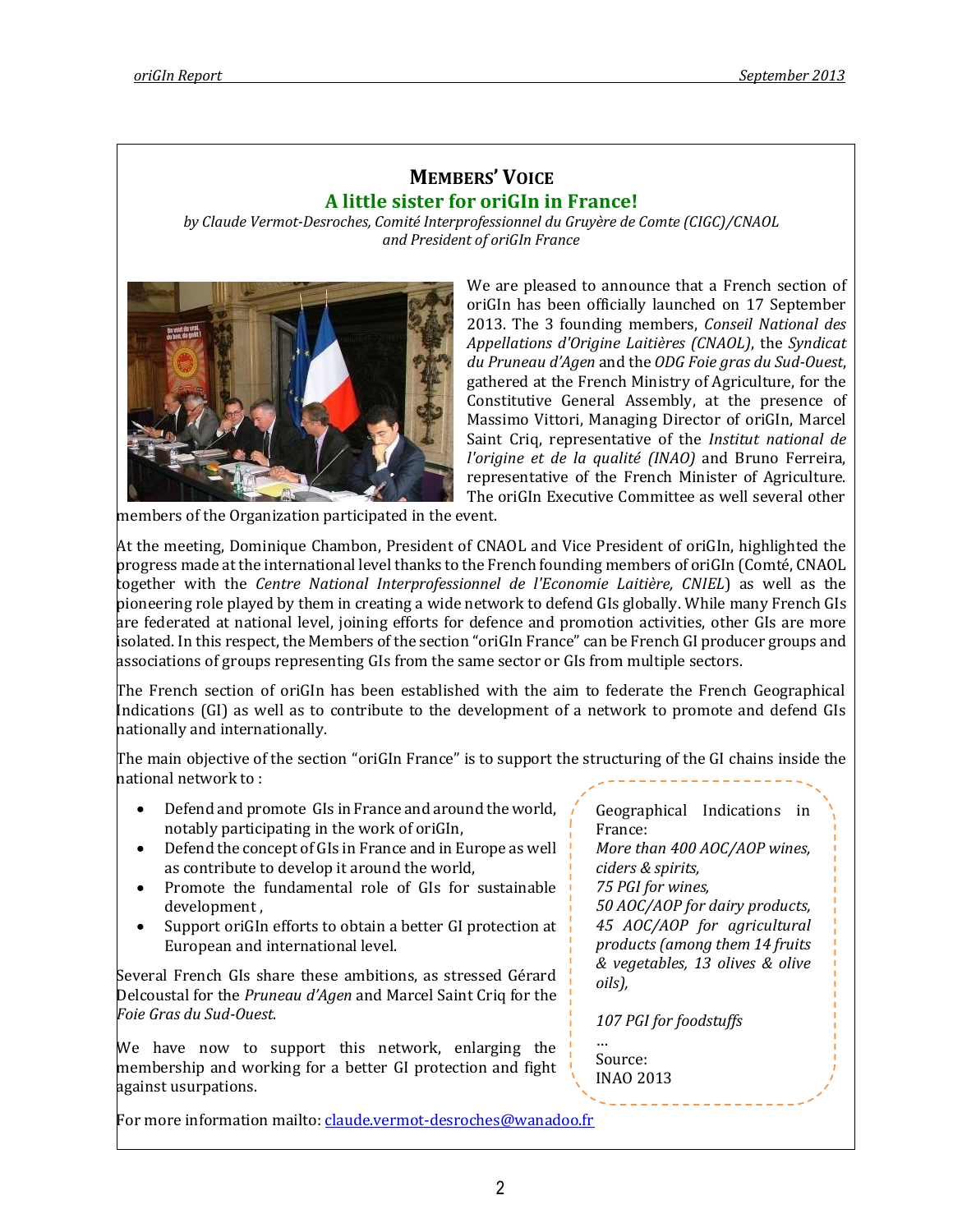### **LEGAL AFFAIRS**

# **Americas**

#### **Chile: First non-agricultural GI registered**

On 14 August, the registration of "Alfarería Pomaire" as the first non-agricultural Geographical Indication (GI) in Chile was announced by the Chilean Institute of Industrial Property (INAPI). "Alfarería de Pomaire" (pottery) is handmade using the reddish brown clay from the "Cordillera de la Costa".

Currently, in Chile there are 6 GIs protected under the Industrial Property Law as well as 9 applications. Moreover, 4 non- agricultural products were selected for a feasibility study: "Mimbre de Chimbarongo", "Piedra rosada de Pelequén", "Artesanía en fibra de paja o teatina de La Lajuela" and "Cerámica coloreada de Lihueimo".

Since 2012, when the program "Sello de Origen" was launched by the Chilean Ministry of Economy and the INAPI to protect and promote typical Chilean product names, Chile – a traditionally sceptical country vis-à-vis the need to provide GIs with a strong protection at the multilateral level – is experiencing a certain dynamism on GIs.

More information (only in Spanish) @ [http://www.sellodeorigen.cl/611/w3-article-](http://www.sellodeorigen.cl/611/w3-article-3810.html)[3810.html](http://www.sellodeorigen.cl/611/w3-article-3810.html)  $\mathcal{X}$ 

[http://eltipografo.cl/2013/09/productos](http://eltipografo.cl/2013/09/productos-artesanales-buscan-obtener-sello-de-origen/)[artesanales-buscan-obtener-sello-de-origen/](http://eltipografo.cl/2013/09/productos-artesanales-buscan-obtener-sello-de-origen/)

#### **United States: TTAB rejected the application for registration of the trademark "AOP"**

The Trademark Trial and Appeal Board (TTAB) of the United States Patent and Trademark Office (USPTO) rejected an application for the word trademark "AOP", based on the risk for the consumers to be deceived believing they are acquiring a wine protected under the European Union (EU) AOP ("Appelation d'Origine Protégée" – Protected Designation of Origin, PDO in English) scheme. The TTAB considered that wine consumers may understand the "AOP" reference as related with the EU PDO system. The mark "AOP"

was considered both deceptive and misdescriptive.

More information @

[http://www.lotempiolaw.com/2013/09/articles/](http://www.lotempiolaw.com/2013/09/articles/trademarks/trademark-trials-and-appeals-board-protects-european-wine-mark-appellation-dorigine-protegee/) [trademarks/trademark-trials-and-appeals-board](http://www.lotempiolaw.com/2013/09/articles/trademarks/trademark-trials-and-appeals-board-protects-european-wine-mark-appellation-dorigine-protegee/)[protects-european-wine-mark-appellation](http://www.lotempiolaw.com/2013/09/articles/trademarks/trademark-trials-and-appeals-board-protects-european-wine-mark-appellation-dorigine-protegee/)[dorigine-protegee/](http://www.lotempiolaw.com/2013/09/articles/trademarks/trademark-trials-and-appeals-board-protects-european-wine-mark-appellation-dorigine-protegee/)

**Asia**

#### **China: "Tequila 100% agave" market access**

After the non-tariff barriers imposed by China to the import of "Tequila 100% agave" were removed in June this year, in mid-September, the first shipment of over seventy thousand bottles of "Tequila 100% agave" reached China. This is a landmark achievement for Tequila producers as China is a key market where it is estimated that over the next few years, exports will increase to ten million litres, equivalent to 80 million US\$.

Since 2006 "Tequila" has been protected in China (including in Chinese characters) as a certification mark.

More information (only in Spanish) @ [http://www.informador.com.mx/economia/2013](http://www.informador.com.mx/economia/2013/482361/6/tequila-100-agave-se-va-a-china.htm) [/482361/6/tequila-100-agave-se-va-a-china.htm](http://www.informador.com.mx/economia/2013/482361/6/tequila-100-agave-se-va-a-china.htm) & [http://elsemanario.com/noticias/hasta-este](http://elsemanario.com/noticias/hasta-este-momento/94362-presentan-formalmente-el-tequila-100-agave-en-shanghai-china.html)[momento/94362-presentan-formalmente-el](http://elsemanario.com/noticias/hasta-este-momento/94362-presentan-formalmente-el-tequila-100-agave-en-shanghai-china.html)[tequila-100-agave-en-shanghai-china.html](http://elsemanario.com/noticias/hasta-este-momento/94362-presentan-formalmente-el-tequila-100-agave-en-shanghai-china.html)

# **Europe**

#### **France: Senate approves a law to protect non-agricultural GIs**

On 13 September, the French Senate adopted the "Projet de Loi relatif à la Consommation".

Among other measures, the *Projet de Loi* modifies the Intellectual Property Code establishing, in its article 24, the GI protection for non-agricultural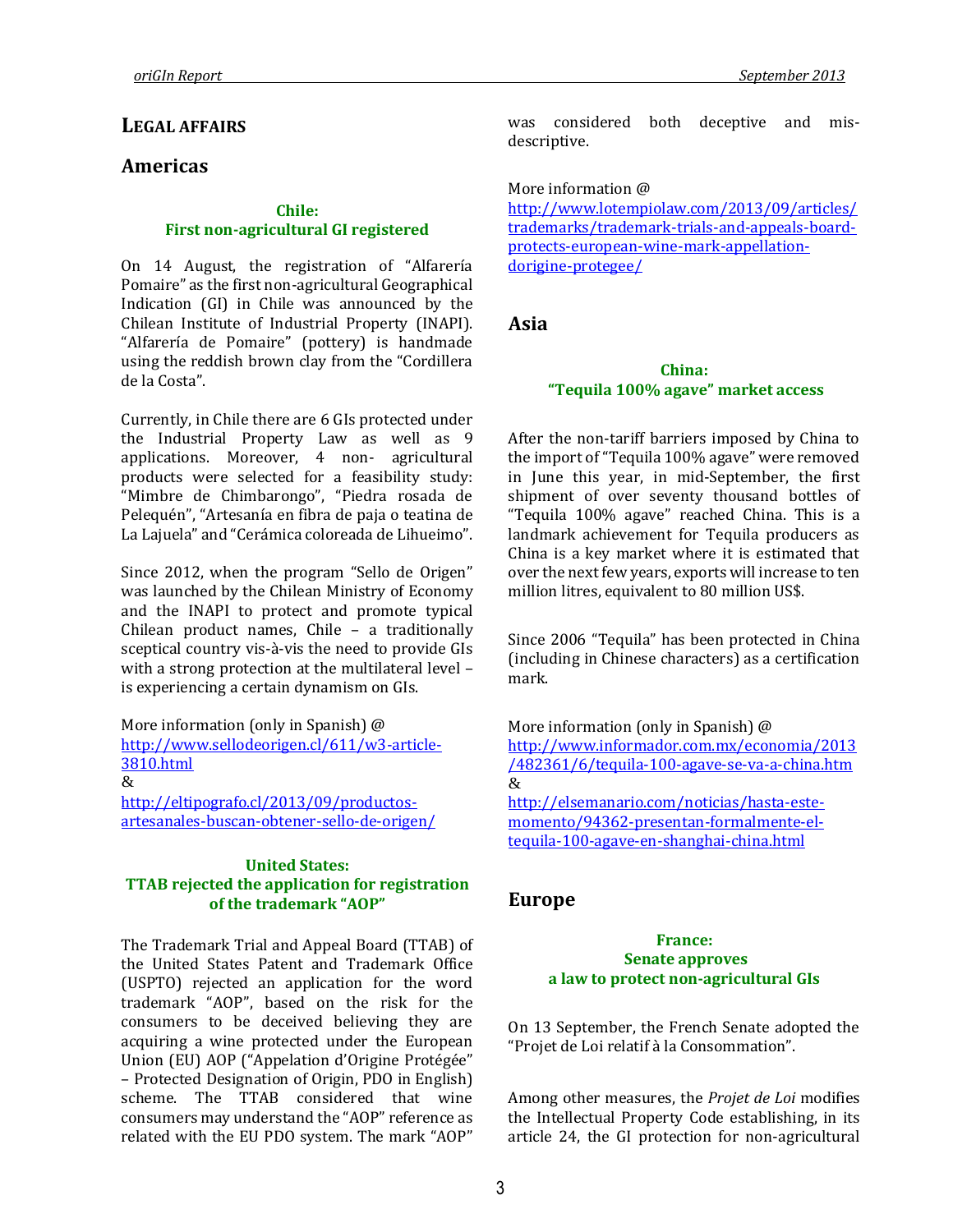products (see oriGIn Report of July-August). The Law should be then promulgated within 15 days.

The full text of the *Projet de Loi* is available @ [http://www.assemblee](http://www.assemblee-nationale.fr/14/projets/pl1015.asp)[nationale.fr/14/projets/pl1015.asp](http://www.assemblee-nationale.fr/14/projets/pl1015.asp)

More information @

[http://www.economie.gouv.fr/loi](http://www.economie.gouv.fr/loi-consommation/extension-indications-geographiques-aux-produits-manufactures)[consommation/extension-indications](http://www.economie.gouv.fr/loi-consommation/extension-indications-geographiques-aux-produits-manufactures)[geographiques-aux-produits-manufactures](http://www.economie.gouv.fr/loi-consommation/extension-indications-geographiques-aux-produits-manufactures) & [http://www.senat.fr/espace\\_presse/actualites/2](http://www.senat.fr/espace_presse/actualites/201307/consommation_reequilibrer_les_pouvoirs_entre_consommateurs_et_professionnels.html) [01307/consommation\\_reequilibrer\\_les\\_pouvoirs\\_](http://www.senat.fr/espace_presse/actualites/201307/consommation_reequilibrer_les_pouvoirs_entre_consommateurs_et_professionnels.html) [entre\\_consommateurs\\_et\\_professionnels.html](http://www.senat.fr/espace_presse/actualites/201307/consommation_reequilibrer_les_pouvoirs_entre_consommateurs_et_professionnels.html)  $\&$ 

[http://www.localtis.info/cs/ContentServer?pagen](http://www.localtis.info/cs/ContentServer?pagename=Localtis/LOCActu/ArticleActualite&jid=1250265910235&cid=1250265909327) [ame=Localtis/LOCActu/ArticleActualite&jid=125](http://www.localtis.info/cs/ContentServer?pagename=Localtis/LOCActu/ArticleActualite&jid=1250265910235&cid=1250265909327) [0265910235&cid=1250265909327](http://www.localtis.info/cs/ContentServer?pagename=Localtis/LOCActu/ArticleActualite&jid=1250265910235&cid=1250265909327)

#### **Georgia: "Borjomi" mineral water protected in the United States**

In early September, "Borjomi" (the name of a mineral water protected in Georgia as an Appellation of Origin) was registered as a certification mark in United States. While this is the first Georgian mineral water name protected in the United States, 12 Georgian wine names were previously registered at the USPTO.

Currently, Georgia has 16 agricultural products and spirits names registered under the GI scheme, which protects a geographical name of a product whose specific quality and reputation are attributable to its geographical area, and 21 wines and mineral waters registered under the Appellation of Origin (AO), scheme which protects a geographical name of a product whose specific quality and features are essentially or exclusively due to a particular geographical environment and human factors. The Law of Georgia on AO and GIs of Goods is available @ [http://www.sakpatenti.org.ge/index.php?lang\\_id](http://www.sakpatenti.org.ge/index.php?lang_id=ENG&sec_id=321)  $ENG&sec$  id=321

More information @ [http://www.sakpatenti.org.ge/index.php?lang\\_id](http://www.sakpatenti.org.ge/index.php?lang_id=ENG&sec_id=17&info_id=824) [=ENG&sec\\_id=17&info\\_id=824](http://www.sakpatenti.org.ge/index.php?lang_id=ENG&sec_id=17&info_id=824)

# **Oceania**

#### **New Zealand: GI wines seek an effective protection**

Since the demand for New Zealand wines in strategic markets - such as China and Russia - has been constantly increasing, New Zealand winemakers are keen to secure effective protection.

In New Zealand, protection for GIs is provided by the Fair Trading Act 1986, the common law tort of passing off, and the Trademarks Act 2002 (amended in 2005). The Geographical Indications Registration Act 2006 (GI Act 2006) establishes a registration system for wine and spirit but is not yet in force. (See: [http://www.med.govt.nz/business/intellectual](http://www.med.govt.nz/business/intellectual-property/geographical-indications)[property/geographical-indications\)](http://www.med.govt.nz/business/intellectual-property/geographical-indications).

Under the pressure of winemakers, the Ministry of Business, Innovation and Employment will soon present a report recommending measures to better protect New Zealand wines, which could include the enter into force of the GI Act 2006. The full text of the GI Act is available @ [http://www.wipo.int/wipolex/en/text.jsp?file\\_id](http://www.wipo.int/wipolex/en/text.jsp?file_id=129097) [=129097](http://www.wipo.int/wipolex/en/text.jsp?file_id=129097)

More information @ [http://stream.wsj.com/story/latest-headlines/SS-](http://stream.wsj.com/story/latest-headlines/SS-2-63399/SS-2-328101/)[2-63399/SS-2-328101/](http://stream.wsj.com/story/latest-headlines/SS-2-63399/SS-2-328101/)

# **European Union (EU)**

**OHIM and EPO study: IP intensive industries represent €4.7 trillion per year into EU economy**

**On 30 September, as member of the European Observatory on Infringements of Intellectually Property Rights (IPRs), oriGIn was invited to Brussels at the official presentation of the study "Intellectual Property Rights intensive industries: contribution to economic performance and employment in the European Union", carried out jointly by the Office for Harmonization in the Internal Market (OHIM) and the European Patent Office (EPO).**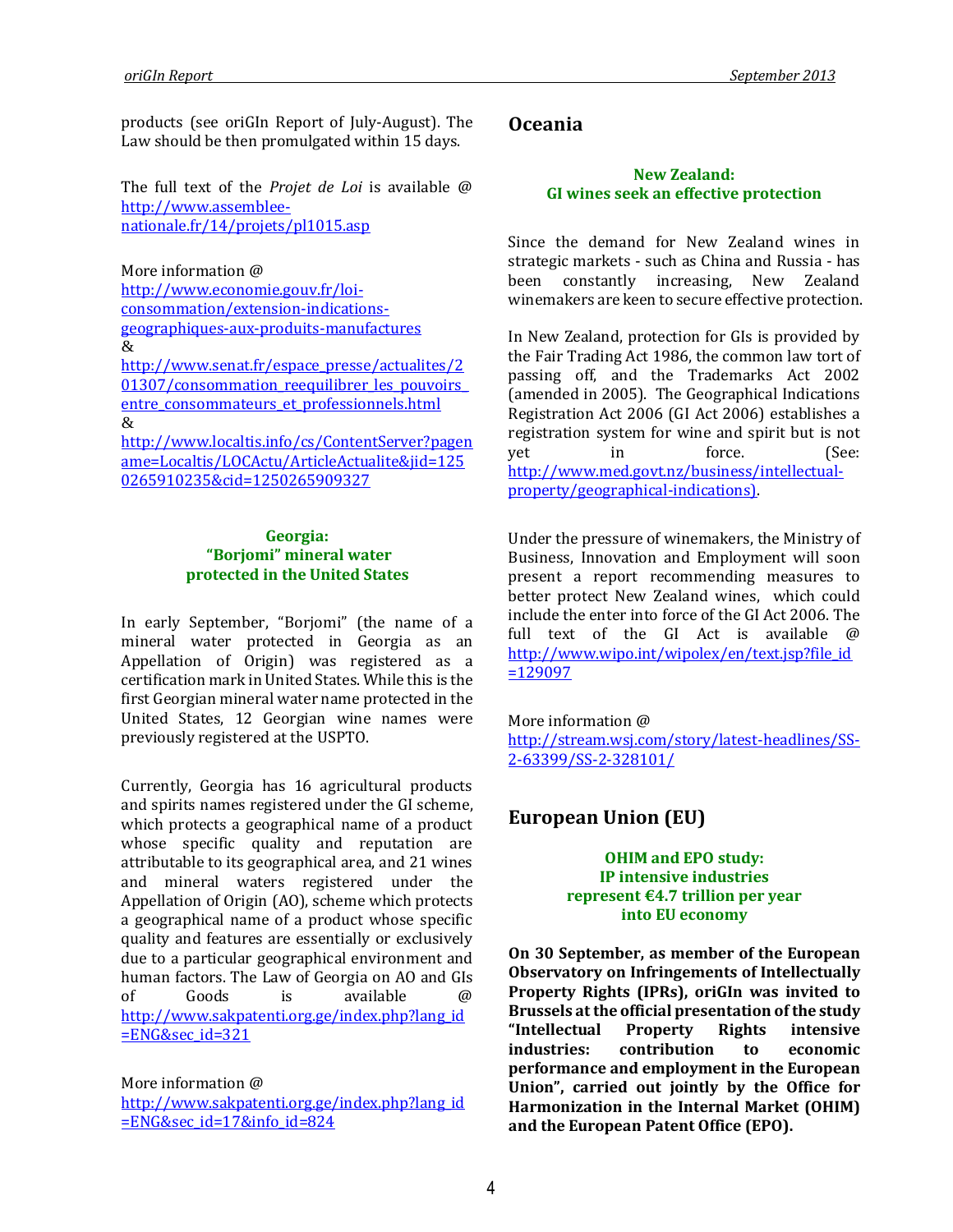The study, which covers all IPRs including GIs, shows the crucial role played by IPR-intensive industries, on the EU economy (employment, GDP, trade, wages).

The full text of the study is available @ [http://oami.europa.eu/ows/rw/resource/docum](http://oami.europa.eu/ows/rw/resource/documents/observatory/IPR/joint_report_epo_ohim.pdf) [ents/observatory/IPR/joint\\_report\\_epo\\_ohim.pdf](http://oami.europa.eu/ows/rw/resource/documents/observatory/IPR/joint_report_epo_ohim.pdf)

Further information @

[http://oami.europa.eu/ows/rw/pages/OBS/IPCo](http://oami.europa.eu/ows/rw/pages/OBS/IPContributionReport.en.do) [ntributionReport.en.do](http://oami.europa.eu/ows/rw/pages/OBS/IPContributionReport.en.do) &

[http://europa.eu/rapid/press-release\\_IP-13-](http://europa.eu/rapid/press-release_IP-13-889_en.htm?locale=EN) [889\\_en.htm?locale=EN](http://europa.eu/rapid/press-release_IP-13-889_en.htm?locale=EN)

### **Reform of the Common Agricultural Policy (CAP)**

On 30 September, the Legislation for the new Common Agricultural Policy (CAP) was approved by the Agriculture and Rural Development Committee of the European Parliament (EP). The content of this Legislation were agreed on 24 September by the EP and European Council. In reaching such a deal, the role of the EP, for the first time involved as co-legislator on the CAP reform under the co-decision procedure, was decisive.

Among other measures, the EP demanded the Council to increase the rural development cofinancing rate for less-developed regions, outermost regions and smaller Aegean islands on a voluntary basis to 85%. Moreover, the following issues were also agreed: i) national ceilings for direct payments and rural development, ii) flexibility between the pillars, iii) a mandatory degressivity of 5% on payments over €150,000.

The Committee vote still needs to be confirmed by the European Parliament as a whole in a plenary vote at the October or November session.

Further information @

[http://www.europarl.europa.eu/news/en/news](http://www.europarl.europa.eu/news/en/news-room/content/20130930IPR21124/html/New-farm-policy-clears-key-hurdle-Agriculture-MEPs-endorse-CAP-reform-deal)[room/content/20130930IPR21124/html/New](http://www.europarl.europa.eu/news/en/news-room/content/20130930IPR21124/html/New-farm-policy-clears-key-hurdle-Agriculture-MEPs-endorse-CAP-reform-deal)[farm-policy-clears-key-hurdle-Agriculture-MEPs](http://www.europarl.europa.eu/news/en/news-room/content/20130930IPR21124/html/New-farm-policy-clears-key-hurdle-Agriculture-MEPs-endorse-CAP-reform-deal)[endorse-CAP-reform-deal](http://www.europarl.europa.eu/news/en/news-room/content/20130930IPR21124/html/New-farm-policy-clears-key-hurdle-Agriculture-MEPs-endorse-CAP-reform-deal) &

[http://www.europarl.europa.eu/news/it/news](http://www.europarl.europa.eu/news/it/news-room/content/20130923IPR20606/html/CAP-reform-deal-MEPs-ensure-significant-improvements-in-future-farm-policy)[room/content/20130923IPR20606/html/CAP-](http://www.europarl.europa.eu/news/it/news-room/content/20130923IPR20606/html/CAP-reform-deal-MEPs-ensure-significant-improvements-in-future-farm-policy)

[reform-deal-MEPs-ensure-significant](http://www.europarl.europa.eu/news/it/news-room/content/20130923IPR20606/html/CAP-reform-deal-MEPs-ensure-significant-improvements-in-future-farm-policy)[improvements-in-future-farm-policy](http://www.europarl.europa.eu/news/it/news-room/content/20130923IPR20606/html/CAP-reform-deal-MEPs-ensure-significant-improvements-in-future-farm-policy) & [http://capreform.eu/habemus-consilium](http://capreform.eu/habemus-consilium-rusticarum/)[rusticarum/](http://capreform.eu/habemus-consilium-rusticarum/)

#### **News on PDO/PGI**

#### **Registrations**

"Pastel de Tentúgal" (PGI) Portugal - 11/09: [http://eur](http://eur-lex.europa.eu/LexUriServ/LexUriServ.do?uri=OJ:C:2013:262:0013:0015:EN:PDF)[lex.europa.eu/LexUriServ/LexUriServ.do?uri=OJ:C](http://eur-lex.europa.eu/LexUriServ/LexUriServ.do?uri=OJ:C:2013:262:0013:0015:EN:PDF) [:2013:262:0013:0015:EN:PDF](http://eur-lex.europa.eu/LexUriServ/LexUriServ.do?uri=OJ:C:2013:262:0013:0015:EN:PDF)

"Garbanzo de Escacena" (PGI) Spain - 04/09: [http://eur](http://eur-lex.europa.eu/LexUriServ/LexUriServ.do?uri=OJ:L:2013:242:0008:0009:EN:PDF)[lex.europa.eu/LexUriServ/LexUriServ.do?uri=OJ:L](http://eur-lex.europa.eu/LexUriServ/LexUriServ.do?uri=OJ:L:2013:242:0008:0009:EN:PDF) [:2013:242:0008:0009:EN:PDF](http://eur-lex.europa.eu/LexUriServ/LexUriServ.do?uri=OJ:L:2013:242:0008:0009:EN:PDF)

"Oignon de Roscoff" (PDO) France – 18/09 : [http://eur](http://eur-lex.europa.eu/LexUriServ/LexUriServ.do?uri=OJ:L:2013:247:0020:0021:EN:PDF)[lex.europa.eu/LexUriServ/LexUriServ.do?uri=OJ:L](http://eur-lex.europa.eu/LexUriServ/LexUriServ.do?uri=OJ:L:2013:247:0020:0021:EN:PDF) [:2013:247:0020:0021:EN:PDF](http://eur-lex.europa.eu/LexUriServ/LexUriServ.do?uri=OJ:L:2013:247:0020:0021:EN:PDF)

"Aceite de Lucena" (PDO) Spain – 20/09: [http://eur](http://eur-lex.europa.eu/LexUriServ/LexUriServ.do?uri=OJ:L:2013:250:0028:0029:EN:PDF)[lex.europa.eu/LexUriServ/LexUriServ.do?uri=OJ:L](http://eur-lex.europa.eu/LexUriServ/LexUriServ.do?uri=OJ:L:2013:250:0028:0029:EN:PDF) [:2013:250:0028:0029:EN:PDF](http://eur-lex.europa.eu/LexUriServ/LexUriServ.do?uri=OJ:L:2013:250:0028:0029:EN:PDF)

"Aceite de Navarra" (PDO) Spain – 20/09: [http://eur](http://eur-lex.europa.eu/LexUriServ/LexUriServ.do?uri=OJ:L:2013:250:0026:0027:EN:PDF)[lex.europa.eu/LexUriServ/LexUriServ.do?uri=OJ:L](http://eur-lex.europa.eu/LexUriServ/LexUriServ.do?uri=OJ:L:2013:250:0026:0027:EN:PDF) [:2013:250:0026:0027:EN:PDF](http://eur-lex.europa.eu/LexUriServ/LexUriServ.do?uri=OJ:L:2013:250:0026:0027:EN:PDF)

"Trote del Trentino" (PGI) Italy – 24/09: [http://eur](http://eur-lex.europa.eu/LexUriServ/LexUriServ.do?uri=OJ:L:2013:252:0001:0002:EN:PDF)[lex.europa.eu/LexUriServ/LexUriServ.do?uri=OJ:L](http://eur-lex.europa.eu/LexUriServ/LexUriServ.do?uri=OJ:L:2013:252:0001:0002:EN:PDF) [:2013:252:0001:0002:EN:PDF](http://eur-lex.europa.eu/LexUriServ/LexUriServ.do?uri=OJ:L:2013:252:0001:0002:EN:PDF)

"Weideochse vom Limpurger Rind" (PDO) Germany – 24/09: [http://eur](http://eur-lex.europa.eu/LexUriServ/LexUriServ.do?uri=OJ:L:2013:252:0003:0004:EN:PDF)[lex.europa.eu/LexUriServ/LexUriServ.do?uri=OJ:L](http://eur-lex.europa.eu/LexUriServ/LexUriServ.do?uri=OJ:L:2013:252:0003:0004:EN:PDF) [:2013:252:0003:0004:EN:PDF](http://eur-lex.europa.eu/LexUriServ/LexUriServ.do?uri=OJ:L:2013:252:0003:0004:EN:PDF)

#### **Registration requests**

"Paprika Žitava'/'Žitavská Paprika" (PDO) Slovakia – 28/08: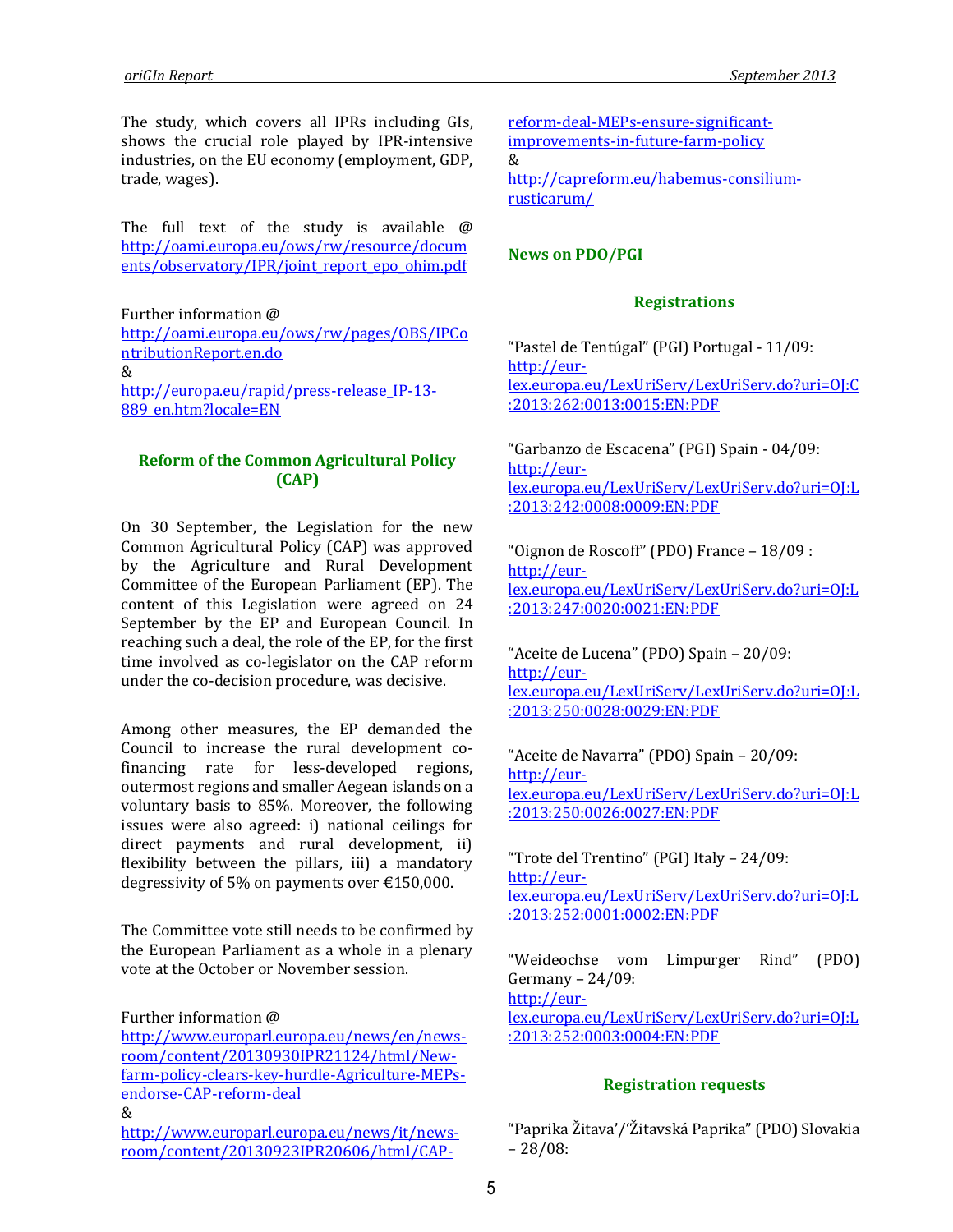[http://eur-](http://eur-lex.europa.eu/LexUriServ/LexUriServ.do?uri=OJ:C:2013:247:0007:0011:EN:PDF)

[lex.europa.eu/LexUriServ/LexUriServ.do?uri=OJ:C](http://eur-lex.europa.eu/LexUriServ/LexUriServ.do?uri=OJ:C:2013:247:0007:0011:EN:PDF) [:2013:247:0007:0011:EN:PDF](http://eur-lex.europa.eu/LexUriServ/LexUriServ.do?uri=OJ:C:2013:247:0007:0011:EN:PDF)

"Daujėnų Naminė Duona" (PGI) Lithuania – 31/08: [http://eur-](http://eur-lex.europa.eu/LexUriServ/LexUriServ.do?uri=OJ:C:2013:251:0008:0012:EN:PDF)

[lex.europa.eu/LexUriServ/LexUriServ.do?uri=OJ:C](http://eur-lex.europa.eu/LexUriServ/LexUriServ.do?uri=OJ:C:2013:251:0008:0012:EN:PDF) [:2013:251:0008:0012:EN:PDF](http://eur-lex.europa.eu/LexUriServ/LexUriServ.do?uri=OJ:C:2013:251:0008:0012:EN:PDF)

"Gofio Canario" (PGI) Spain – 31/08: [http://eur](http://eur-lex.europa.eu/LexUriServ/LexUriServ.do?uri=OJ:C:2013:251:0013:0016:EN:PDF)[lex.europa.eu/LexUriServ/LexUriServ.do?uri=OJ:C](http://eur-lex.europa.eu/LexUriServ/LexUriServ.do?uri=OJ:C:2013:251:0013:0016:EN:PDF) [:2013:251:0013:0016:EN:PDF](http://eur-lex.europa.eu/LexUriServ/LexUriServ.do?uri=OJ:C:2013:251:0013:0016:EN:PDF)

"Bayerische Breze/Bayerische Brezn/Bayerische Brez'n/Bayerische Brezel (PGI) Germany – 11/09: [http://eur](http://eur-lex.europa.eu/LexUriServ/LexUriServ.do?uri=OJ:C:2013:262:0013:0015:EN:PDF)[lex.europa.eu/LexUriServ/LexUriServ.do?uri=OJ:C](http://eur-lex.europa.eu/LexUriServ/LexUriServ.do?uri=OJ:C:2013:262:0013:0015:EN:PDF) [:2013:262:0013:0015:EN:PDF](http://eur-lex.europa.eu/LexUriServ/LexUriServ.do?uri=OJ:C:2013:262:0013:0015:EN:PDF)

"Aceite de la Comunitat Valenciana" (PDO) Spain – 25/09: [http://eur-](http://eur-lex.europa.eu/LexUriServ/LexUriServ.do?uri=OJ:C:2013:276:0009:0013:EN:PDF)

[lex.europa.eu/LexUriServ/LexUriServ.do?uri=OJ:C](http://eur-lex.europa.eu/LexUriServ/LexUriServ.do?uri=OJ:C:2013:276:0009:0013:EN:PDF) [:2013:276:0009:0013:EN:PDF](http://eur-lex.europa.eu/LexUriServ/LexUriServ.do?uri=OJ:C:2013:276:0009:0013:EN:PDF)

"Aceituna de Mallorca / Aceituna Mallorquina / Oliva de Mallorca / Oliva Mallorquina" (PDO) Spain  $-25/09:$ [http://eur](http://eur-lex.europa.eu/LexUriServ/LexUriServ.do?uri=OJ:C:2013:276:0017:0022:EN:PDF)[lex.europa.eu/LexUriServ/LexUriServ.do?uri=OJ:C](http://eur-lex.europa.eu/LexUriServ/LexUriServ.do?uri=OJ:C:2013:276:0017:0022:EN:PDF) [:2013:276:0017:0022:EN:PDF](http://eur-lex.europa.eu/LexUriServ/LexUriServ.do?uri=OJ:C:2013:276:0017:0022:EN:PDF)

### **Modification requests**

"Umbria" (PDO) Italy – 11/09: [http://eur](http://eur-lex.europa.eu/LexUriServ/LexUriServ.do?uri=OJ:C:2013:262:0006:0012:EN:PDF)[lex.europa.eu/LexUriServ/LexUriServ.do?uri=OJ:C](http://eur-lex.europa.eu/LexUriServ/LexUriServ.do?uri=OJ:C:2013:262:0006:0012:EN:PDF) [:2013:262:0006:0012:EN:PDF](http://eur-lex.europa.eu/LexUriServ/LexUriServ.do?uri=OJ:C:2013:262:0006:0012:EN:PDF)

"Carota dell'Altopiano del Fucino" (PGI) Italy – 20/09:

[http://eur](http://eur-lex.europa.eu/LexUriServ/LexUriServ.do?uri=OJ:C:2013:272:0011:0015:EN:PDF)[lex.europa.eu/LexUriServ/LexUriServ.do?uri=OJ:C](http://eur-lex.europa.eu/LexUriServ/LexUriServ.do?uri=OJ:C:2013:272:0011:0015:EN:PDF) [:2013:272:0011:0015:EN:PDF](http://eur-lex.europa.eu/LexUriServ/LexUriServ.do?uri=OJ:C:2013:272:0011:0015:EN:PDF)

"Melon du Haut-Poitou" (PGI) France – 24/09 : [http://eur](http://eur-lex.europa.eu/LexUriServ/LexUriServ.do?uri=OJ:C:2013:275:0015:0022:EN:PDF)[lex.europa.eu/LexUriServ/LexUriServ.do?uri=OJ:C](http://eur-lex.europa.eu/LexUriServ/LexUriServ.do?uri=OJ:C:2013:275:0015:0022:EN:PDF) [:2013:275:0015:0022:EN:PDF](http://eur-lex.europa.eu/LexUriServ/LexUriServ.do?uri=OJ:C:2013:275:0015:0022:EN:PDF)

"Pomme de terre de l'Île de Ré" (PDO) France – 26/09 :

[http://eur-](http://eur-lex.europa.eu/LexUriServ/LexUriServ.do?uri=OJ:C:2013:277:0017:0023:EN:PDF)

[lex.europa.eu/LexUriServ/LexUriServ.do?uri=OJ:C](http://eur-lex.europa.eu/LexUriServ/LexUriServ.do?uri=OJ:C:2013:277:0017:0023:EN:PDF) [:2013:277:0017:0023:EN:PDF](http://eur-lex.europa.eu/LexUriServ/LexUriServ.do?uri=OJ:C:2013:277:0017:0023:EN:PDF)

# **INTERNATIONAL, REGIONAL AND BILATERAL NEGOTIATIONS**

### **WIPO General Assemblies: Convening of a Diplomatic Conference to amend the Lisbon Agreement**

The World Intellectual Property (WIPO) General Assemblies were held in Geneva from 21 September to 3 October.

Among the various issues discussed, it was agreed to organize in 2015 a Diplomatic Conference to amend the Lisbon Agreement on the Protection of Appellations of Origin and their International Registration.

**oriGIn welcomes such a decision. As indicated in our "Declaration of Bordeaux" [\(http://www.origin](http://www.origin-gi.com/images/stories/PDFs/English/Event/GA_Bordeaux/oriGIn_Declaration_of_Bordeaux_20_May_2013.pdf)[gi.com/images/stories/PDFs/English/Event/G](http://www.origin-gi.com/images/stories/PDFs/English/Event/GA_Bordeaux/oriGIn_Declaration_of_Bordeaux_20_May_2013.pdf) [A\\_Bordeaux/oriGIn\\_Declaration\\_of\\_Bordeaux\\_](http://www.origin-gi.com/images/stories/PDFs/English/Event/GA_Bordeaux/oriGIn_Declaration_of_Bordeaux_20_May_2013.pdf) [20\\_May\\_2013.pdf](http://www.origin-gi.com/images/stories/PDFs/English/Event/GA_Bordeaux/oriGIn_Declaration_of_Bordeaux_20_May_2013.pdf)), this Diplomatic Conference represents an important opportunity to extend the scope of application of the Agreement to GIs, as well as to provide for a single and ambitious level of protection for both Appellations of Orgin (AO) and GIs.** 

For more information, see the article of IP-Watch attached.

### **EC Advisory Group on International Aspects of Agriculture: Update on FTA Negotiations**

**On 30 September, oriGIn participated as observer in the Advisory Group on International Aspects of Agriculture, organized in Brussels by the Directorate-General for Agriculture and Rural Development of the European Commission (EC).**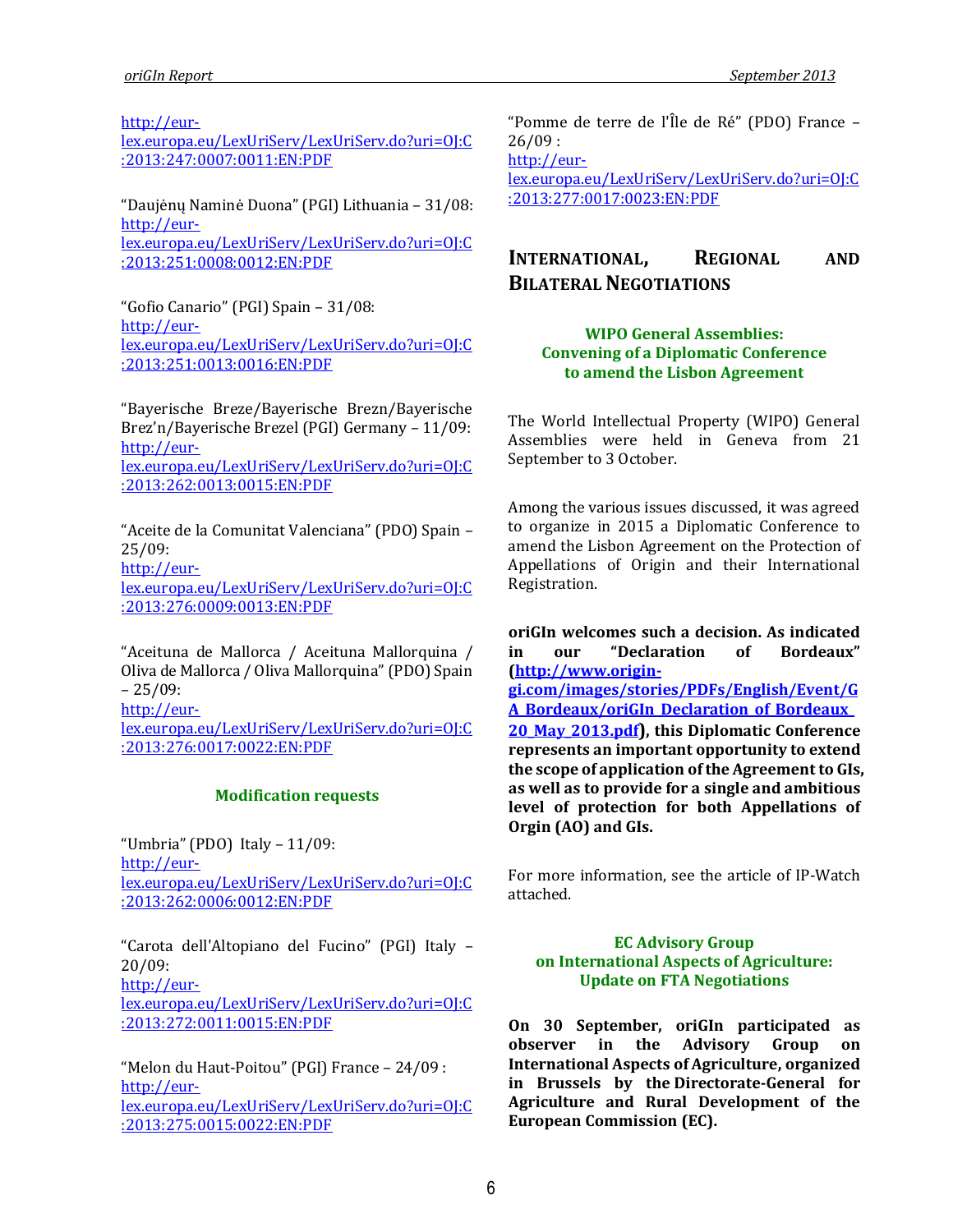One of the main issues discussed was the Transatlantic Trade and Investment Partnership (TTIP) negotiations between the EU and the United States. **oriGIn reaffirmed its support to the Commission for its work on the protection of GIs in the US. It also insisted on the main problems encountered by its members in their efforts to secure protection in the US: the use of generic and semi-generic names, the weakness of the protection conferred to geographical names by the trademarks system and its costs. Likewise, oriGIn insisted on the fact that the preliminary list of candidate US GIs, developed in collaboration with the Berkeley Law School, shows that the US have a concrete interest in the solid protection of GIs (list available @ [http://origin](http://origin-gi.com/images/stories/PDFs/English/OriGIn_publications/Geographical_Indications_in_the_United_States_-_Supporting_Memo_FINAL_WEB.pdf)[gi.com/images/stories/PDFs/English/OriGIn\\_](http://origin-gi.com/images/stories/PDFs/English/OriGIn_publications/Geographical_Indications_in_the_United_States_-_Supporting_Memo_FINAL_WEB.pdf)**

**[publications/Geographical\\_Indications\\_in\\_the\\_](http://origin-gi.com/images/stories/PDFs/English/OriGIn_publications/Geographical_Indications_in_the_United_States_-_Supporting_Memo_FINAL_WEB.pdf) [United\\_States\\_-](http://origin-gi.com/images/stories/PDFs/English/OriGIn_publications/Geographical_Indications_in_the_United_States_-_Supporting_Memo_FINAL_WEB.pdf) [\\_Supporting\\_Memo\\_FINAL\\_WEB.pdf\)](http://origin-gi.com/images/stories/PDFs/English/OriGIn_publications/Geographical_Indications_in_the_United_States_-_Supporting_Memo_FINAL_WEB.pdf).** 

Furthermore, the EC addressed issues concerning other Free Trade Agreement (FTA) negotiations. On the FTA with Canada, the EC indicated that a list of 150 GIs (which can be extended) was defined for the protection under this agreement. On the other hand, on the FTAs with India and Thailand, the absence of a community legal system for the protection non-agricultural GIs seems to represent a major obstacle in the negotiations.

#### **FTA EU – Singapore: Update on negotiations**

On 20 September, the full text of the EU - Singapore Free Trade Agreement (EUSFTA) was published.

As to GIs, the FTA establishes a high level of protection for all GIs -going even further than the rules contained in the Agreement on Trade-Related Aspects of Intellectual Property Rights (TRIPs) of the World Trade Organization (WTO) - by providing to agricultural and foodstuffs GIs the same level of protections as wines and spirits. Moreover, the EU and Singapore have agreed to maintain or establish a GI register to provide more transparency and certainty and thus alleviate the costs for GI holders. In view of the agreed provisions, Singapore has already carried a public consultation on the first 196 EU' GI applications.

The approval of the EUSFTA t is now subject to the internal procedures of each country. In the case of the EU, the European Parliament will decide the adoption of the Agreement.

The full text of the FTA can be consulted @ [http://trade.ec.europa.eu/doclib/press/index.cfm](http://trade.ec.europa.eu/doclib/press/index.cfm?id=961) [?id=961](http://trade.ec.europa.eu/doclib/press/index.cfm?id=961)

Further information @ [http://europa.eu/rapid/press-release\\_MEMO-13-](http://europa.eu/rapid/press-release_MEMO-13-805_en.htm) [805\\_en.htm](http://europa.eu/rapid/press-release_MEMO-13-805_en.htm) & [http://europa.eu/rapid/press-release\\_IP-13-](http://europa.eu/rapid/press-release_IP-13-849_en.htm) 849 en.htm & [http://trade.ec.europa.eu/doclib/docs/2013/sept](http://trade.ec.europa.eu/doclib/docs/2013/september/tradoc_151723.pdf) [ember/tradoc\\_151723.pdf](http://trade.ec.europa.eu/doclib/docs/2013/september/tradoc_151723.pdf)

#### **FTA EU-Colombia/Peru: 117 EU' GIs now protected in Colombia**

On 1 August, the FTA between the EU and Colombia and Peru entered into force in Colombia. The FTA provides protection for 2 Colombian GIs ("Cholupa de Huila" and "Guacamayas") in the EU. As for the 117 European GIs covered by the Agreement, their registration in Colombia was announced by the Superintendence of Industry and Commerce of Colombia (SIC) on 24 September.

The text of the FTA is available @ [http://www.sice.oas.org/TPD/AND\\_EU/Texts\\_24](http://www.sice.oas.org/TPD/AND_EU/Texts_24March2011/ENG/Text_e.asp) March2011/ENG/Text\_e.asp.

The list of protected GIs is available @ [http://www.sice.oas.org/TPD/AND\\_EU/Texts\\_24](http://www.sice.oas.org/TPD/AND_EU/Texts_24March2011/ENG/tradoc_147725.pdf) [March2011/ENG/tradoc\\_147725.pdf](http://www.sice.oas.org/TPD/AND_EU/Texts_24March2011/ENG/tradoc_147725.pdf)

# **SUSTAINABILITY & INNOVATION**

#### **UNCTAD report deals with sustainable agriculture for food security**

On 18 September, the Trade and Environment Review 2013 subtitled "Wake up before it is too late; Make Agriculture Truly Sustainable Now for Food Security in a Changing Climate" elaborated by the United Nations Conference on Trade and Development (UNCTAD) was published.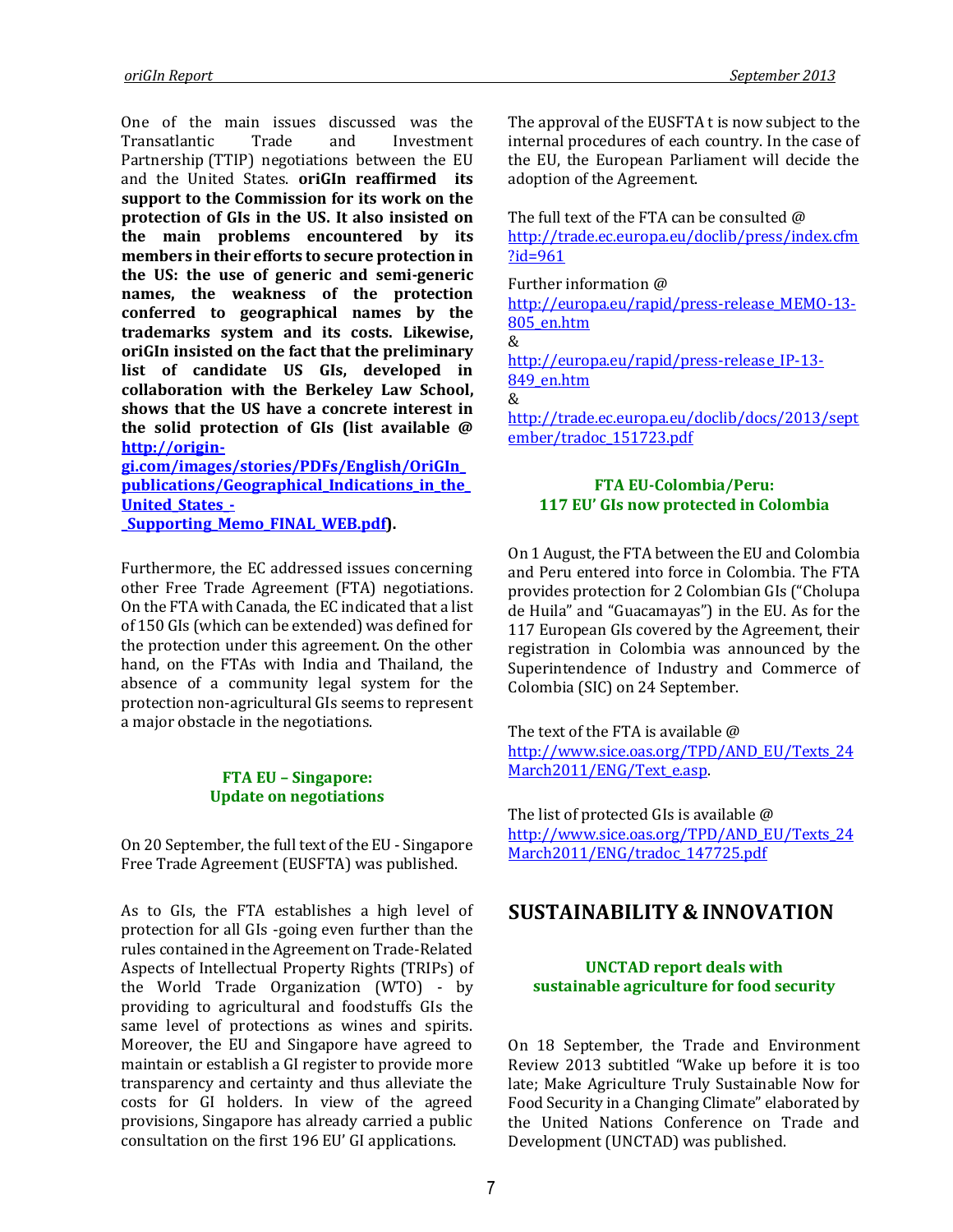Over 60 international experts contributed to the elaboration of the report focused on the analysis of how to solve the persistent problems with hunger, environmental concerns and access to food. In particular, the report calls for adjusting current trade rules for agriculture in order to shift away from monoculture-based and industrial production, reduce use of fertilizers and other inputs, improve the productivity of small-scale farmers, foster rural development and encourage more locally focused production and consumption of food.

The full text of the Trade and Environment Review 2013 is available @ [http://unctad.org/en/pages/PublicationWebflyer](http://unctad.org/en/pages/PublicationWebflyer.aspx?publicationid=666) [.aspx?publicationid=666](http://unctad.org/en/pages/PublicationWebflyer.aspx?publicationid=666)

Further information @ [http://unctad.org/en/pages/PressRelease.aspx?O](http://unctad.org/en/pages/PressRelease.aspx?OriginalVersionID=154) [riginalVersionID=154](http://unctad.org/en/pages/PressRelease.aspx?OriginalVersionID=154) & [http://www.ip-watch.org/2013/09/25/urgent](http://www.ip-watch.org/2013/09/25/urgent-need-to-shift-away-from-industrial-agriculture-says-un-agency/)[need-to-shift-away-from-industrial-agriculture](http://www.ip-watch.org/2013/09/25/urgent-need-to-shift-away-from-industrial-agriculture-says-un-agency/)[says-un-agency/](http://www.ip-watch.org/2013/09/25/urgent-need-to-shift-away-from-industrial-agriculture-says-un-agency/)

#### **The "Groundbreaking BioEconomy Academy" launched in Bangkok**

In early September, the "Groundbreaking BioEconomy Academy" was launched in Bangkok to promote local innovation and sustainable use of bio-resources.

Thai natural resources are in great abundance and some of most diverse in the world. Though recent research results clearly demonstrate potentials of biodiversity, opportunities for local communities still depend on many factors, for instance, the conservation status of its biodiversity and trends in market varieties where branding and innovation matter. Therefore, IP will play a major part in making potentials a reality. On April 2013 Thailand's Biodiversity Based Economy Development Office (BEDO) of the Ministry of Natural Resources and patent and GI specialized law firm, "Rouse (Thailand)", have entered into partnership to launch the world's first BioEconomy Academy (BEA). BEA, located on Rouse's premise in Bangkok, aims to enhance the use of intellectual

property and environmental legal mechanisms such as the Convention on Biological Diversity, Traditional Knowledge and Geographical Indication laws for the local communities to protect and valorize the country's biodiversity and traditional knowledge. BEA is composed of a team of specialists from public and private sectors in GI and branding strategies helping local innovations and branded products to market successfully. It provides capacity building to local communities, organizes training and awareness-raising workshops on IP/branding strategies across the country and 'innovation camps'. It is also the home for the permanent exhibition on Thai indigenous products and traditional knowledge as well as a biodiversity law library. Currently, BEA is also working with the World Intellectual Property Organization (WIPO) on IP and branding strategies for selected Thai GIs.

More information @ [http://www.rouse.com/news-and](http://www.rouse.com/news-and-publications/alerts/groundbreaking-bioeconomy-academy-launched-in-bangkok/)[publications/alerts/groundbreaking-bioeconomy](http://www.rouse.com/news-and-publications/alerts/groundbreaking-bioeconomy-academy-launched-in-bangkok/)[academy-launched-in-bangkok/](http://www.rouse.com/news-and-publications/alerts/groundbreaking-bioeconomy-academy-launched-in-bangkok/)

# **GI EVENTS**

#### **Colombia: Seminar on the Role of GIs in Rural Competitiveness**

### **From 15 to 17 October, oriGIn and several of its members will participate in a Seminar on the Role of GIs in Rural Competitiveness, to be held in Paipa (Boyacá) and Neiva (Huila), Colombia.**

The event is organized by the Superintendence of Industry and Commerce of Colombia (SIC) and the governors of Boyacá and Huila. Three main topics will be addressed: GIs and public policy, the European and the Latin American experience on Associative Models, and the GI product positioning strategy.

More information (only in Spanish) @ [http://www.sic.gov.co/es/seminario-sobre-el](http://www.sic.gov.co/es/seminario-sobre-el-papel-de-las-denominaciones-de-origen-en-la-competitividad-rural)[papel-de-las-denominaciones-de-origen-en-la](http://www.sic.gov.co/es/seminario-sobre-el-papel-de-las-denominaciones-de-origen-en-la-competitividad-rural)[competitividad-rural](http://www.sic.gov.co/es/seminario-sobre-el-papel-de-las-denominaciones-de-origen-en-la-competitividad-rural)